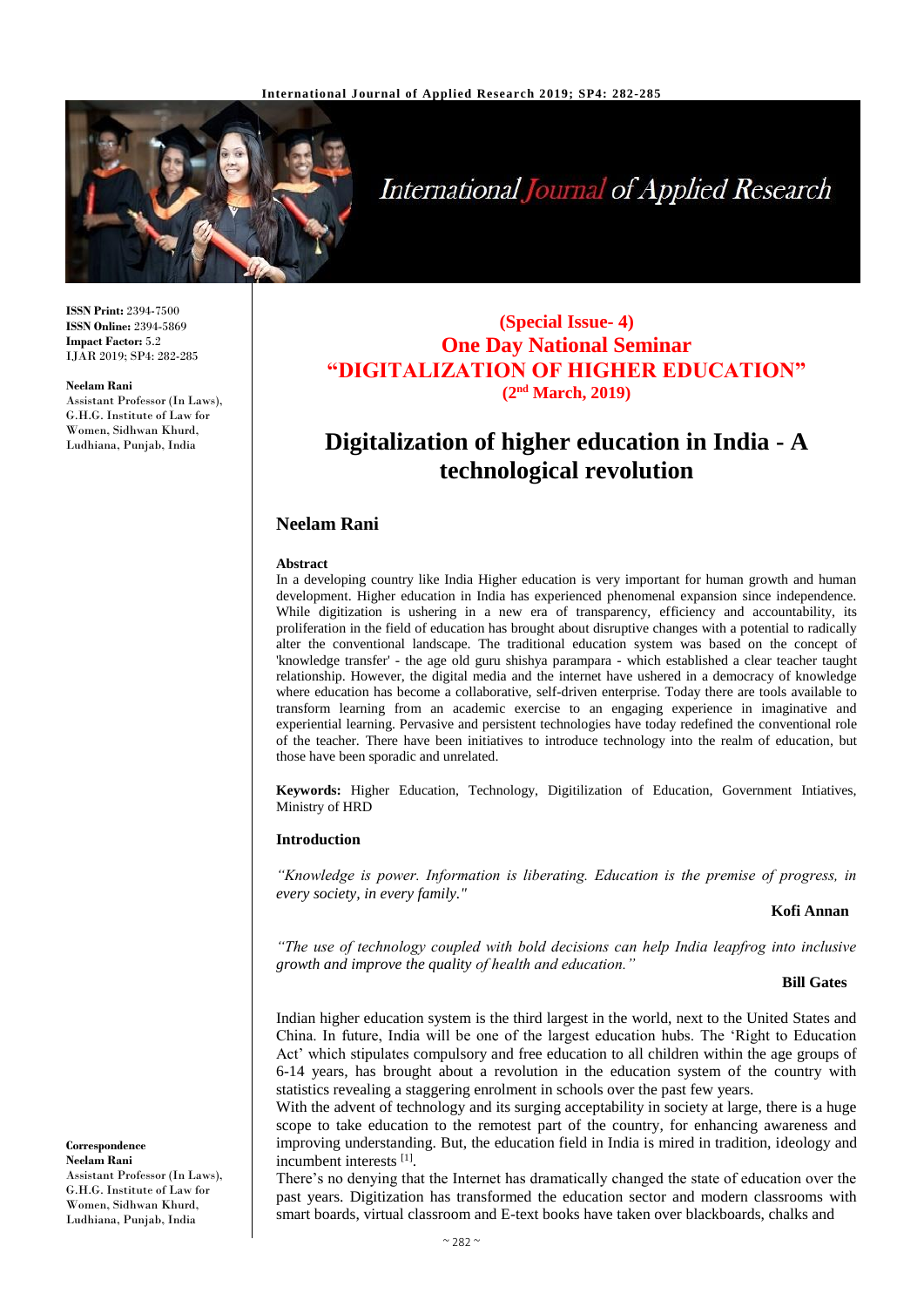dusters <sup>[2]</sup>. The 21st century has been rightly termed as the digital era. Internet is bringing a substantial change in our lives as we are dependent on the usage of technology to even complete simple tasks. Many of us don't even remember the world that existed before digital technology emerged. It is easy to connect to the internet from any place in the world [3].

The modes of teaching in higher education have drastically changed in last 15 years. While some old guards still stay with the old "Chalk and Talk" technology, it is very rare that in these days professors do not use some modern technology in class-room delivery. Abundant information on any subject is available on such sources as "YouTube", "Face book", "Wikipedia" and "Google". The online education therefore has added new options of teaching, has created a wide variety of new courses, and has increased the enrollment in many academic institutions [4].

According to a report by the Internet and Mobile Association of India titled ''Internet in India 2017", the number of internet users in India is expected to reach 500 million by June 2018. The number of Internet users stood at 481 million in December 2017, an increase of 11.34% over December 2016. Digital technology is everywhere and it has changed the world in more than one way [5].

Digital revolution in India's education sector started with management colleges like the Indian Institutes of Management. From providing computer labs to fully computerized libraries, the institutes gradually initiated digital practices. Laptops became common in institutes and among the students studying business management courses. Eventually it forayed in other domains of education too. Exams were no longer limited to pen and paper as it was replaced by computerized exams. Power point presentations were accepted as projects submitted by students. It was soon realized that learning no longer revolved around the ability to just read, write and crunch numbers. According to world economic forum the demand for technology and computational thinking skills will grow by about a fifth by 2025. These technologies will create 2.1 million jobs by 2020, which will require knowledge in computing. That is why it is important to incorporate digitization in the learning process which will help students in critical thinking, innovation, collaboration and problem solving. Along with primary syllabus, the curriculum should also focus on technology, innovation, general skills and business management [6].

Studies on digitization of higher education are of prime interest to policy makers, educationists and leaders. Studies based specifically on the internationalization and digitization in the Higher Education sector have been performed in numerous regions of the world: Alamri (2011) in Saudi Arabia, Liu and Dai (2012) and Chen and Huang (2013) and Mitra (2010) in India, which shows the importance given by researchers and reflects the respective nation's keenness to digitize [7].

#### **Government intiatives in the field of digitilization of education**

Prime Minister Narendra Modi's emphasis on the Digital India Campaign looks to increase the scope of technology across the country and also has helped transform the education system in the country. The campaign aims to ensure better connectivity and maximise the potential of India's much talked about demographic dividend. India is at

the cusp of the next growth revolution. The series of education provisions in the 2016-17 Budget provides an exact picture about the present Government's future plans for education. The Government is planning to establish a new agency — Higher Education Financing Agency to oversee the infrastructural developments in Higher Education. At the same time, owing to standardization of training, a new regulatory body's establishment has also been on the agenda. In addition to supporting online courses, the next step of the Government in the direction of digitalization is the creation of an online register for report cards and degrees [8].

Concerning State investments, the higher education continues to enjoy priority, but public education, particularly technical training, will also benefit, as the allocation of financial sources makes clear. Other than the Government, various private organisations are also supporting India's digital initiatives for education. Software major Microsoft, working with Atal Tinkering Labs across 25 schools in the country to empower students and teachers with technology skills, is also pushing for the use of cloud computing for creating an efficient digital lab experience [9]. India as a nation is on a growth path in education sector and digitization is supporting the collective efforts of public and private sector to realize the dream of becoming the education hub of the world. Along with other States of India, educationally backward States are also focusing on improving the education scenario. The two States – Bihar and Chhattisgarh are adopting the digital educational practices rapidly. Bihar which may be considered as the educational hub for Eastern and North-Eastern India, Chhattisgarh is gradually gaining popularity as the educational destination for Central India. Educationists opine that the two States are leveraging the technology to improve the education sector from primary to higher level [10] .

The National Mission on Education through Information and Communication Technology (NMEICT) Scheme meanwhile aims to leverage the potential of ICT for teaching and learning processes. The Mission has two major components - content generation and providing connectivity along with provision for access devices to the institutions and learners. Under the NMEICT Mission connectivity to 419 Universities/ University level Institutions and 25000+ colleges and polytechnics in the country has been envisaged to be provided  $[11]$ .

A report titled "India E-Learning Market Outlook to FY2018 – Increasing Technology Adoption to Drive Future Growth' estimates that Indian e-learning market will grow at CAGR of 17.4% over the period FY2013 to FY2018. Indians are among the most aggressive users of the massively open online courses (MOOCs). In March 2014, of the 2.9 million registered users of Coursera, more than 250,000 were from India. The Indian registrations are second only to those from the USA.

**Ministry of Human Resource Development Initiatives [12]** National Convention on Digital initiatives held in Vigyan Bhawan, New Delhi on  $9<sup>th</sup>$  July, 2017. During the Convention, a 17- Point Action Plan has been adopted to be implemented by December 2017. The action Plan has been forward by the Ministry of HRD. The path breaking initiatives like Swayam and Swayam Prabha (DTH Channels) have provided huge opportunity for improving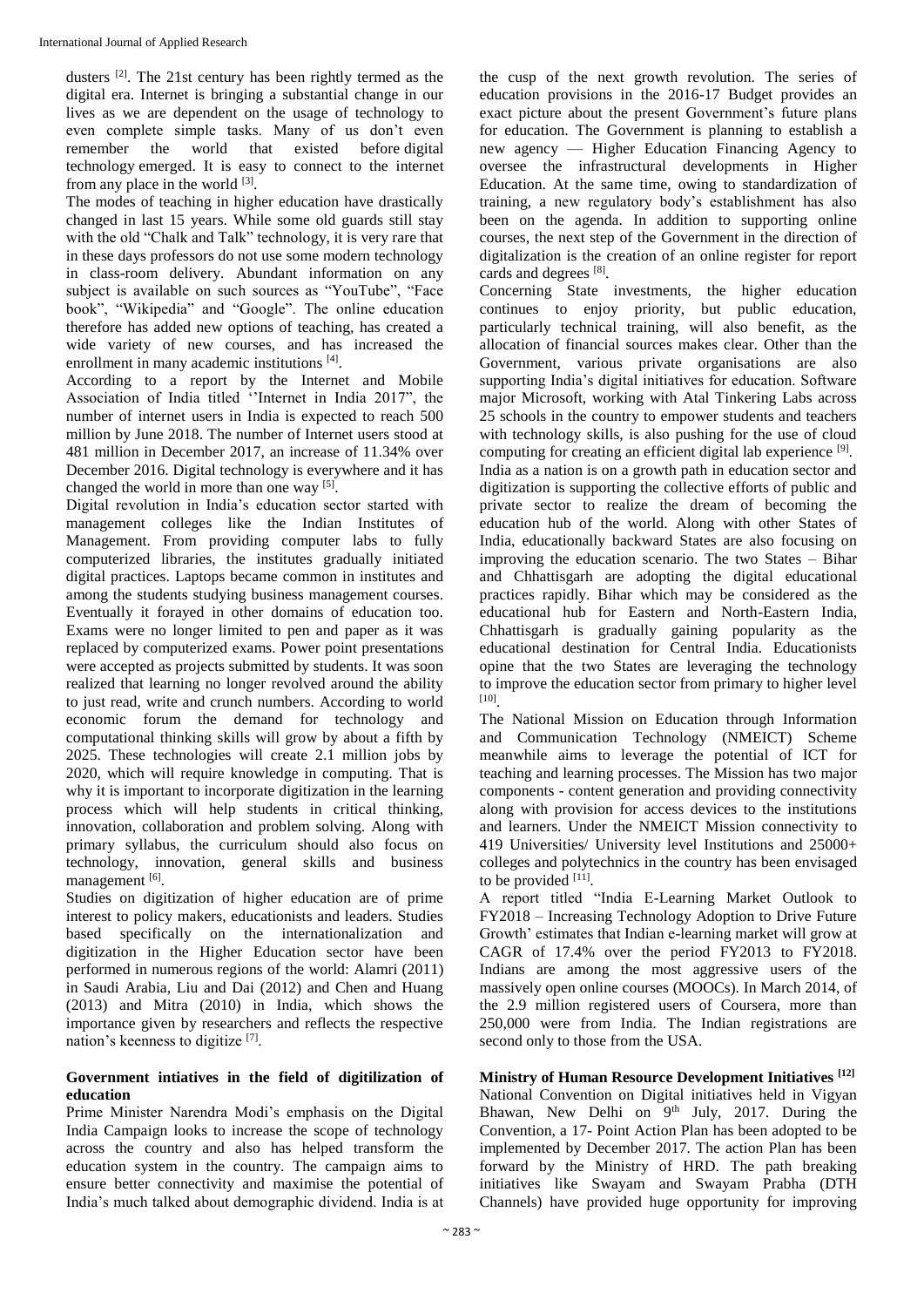educational standards, their potential is yet to be fully utilized. The progress in implementation of this digital Action Plan, especially in the context of adopting SWAYAM and SWAYAM Prabha on a blended mode for improving the standards of teaching /learning process [13]. The key initiatives taken by the government include SWAYAM, SWAYAM Prabha, National Digital Library, e-Shodh Sindhu, FOSSEE and Virtual Lab.

#### **Swayam**

With the use of information and communication technology (ICT), SWAYAM is designed to provide one integrated platform and portal for online courses to cover all higher education subjects and skill sector courses. More than 28 lakhs learners so far have been enrolled in 1000+ MOOCs courses that run through SWAYAM. Foreign universities can also offer their courses on SWAYAM platform and the examinations can be done through SWAYAM following SWAYAM guidelines.

#### **Swayam Prabha**

As one of the key initiatives by the government, SWAYAM Prabha is designed to provide 32 high quality educational channels through DTH (Direct to Home) across the length and breadth of the country on 24X7 basis.

#### **National Digital Library**

It is another initiative of the government to develop a framework of virtual repository of learning resources with a single-window search facility. So far, about 1.5 crore ebooks and documents are available on NDL, contributed by 160 content contributors and over 30 lakh users from 9 thousand educational institutions were registered on the NDL.

#### **e-Shodh Sindhu**

This project of the government aims at providing access to quality electronic resources including full-text, bibliographic and factual databases to academic institutions at a lower rate of subscription. The MHRD has designed this project by merging three consortia initiatives such as UGC-Infonet Digital Library Consortium, NLIST and INDEST-AICTE Consortium.

#### **Fossee**

Designed by the MHRD, the Free and Open Source Software for Education (FOSSEE) project aims at promoting use of open source software in educational institutions to improve the quality of education, reducing dependency on proprietary software. This project is part of the National Mission on Education through Information and Communication Technology (ICT) and MHRD.

#### **Virtual Lab**

An initiative taken by the MHRD under the National Mission on Education through Information and Communication Technology, the Virtual Lab aims at providing remote-access to laboratories in various disciplines of Science and Engineering for students at all levels from under-graduate to research. This project also plans to develop a complete Learning Management System where students can avail various tools for learning,<br>including additional web-resources, video-lectures, including additional web-resources, video-lectures, animated demonstrations and self-evaluation.

#### **Pros and cons of digital education Advantages of digital education [14]**

- With digital education, classroom teachings have become more fun and interactive. Children tend to be more attentive. They are not only listening but also viewing it on the screen which makes their learning all the more effective. Here, sounds and visuals go handin-hand which is easy for the child to grasp.
- Interactive online presentations or practical sessions in educational content through interactive screen time help the students to pay more attention to details which enable them to complete their activities on their own. With the use of interactive modules such as videos, and presentations as a medium of learning, students get to understand complicated concepts with ease. It has helped in increasing their interest and curiosity level.
- Using tabs, laptops or notepads, instead of pens and pencils, motivates children to complete their tasks quickly.
- The digital classrooms have helped increase student attention; teachers maintain that there has been a reduction in absenteeism and school dropouts. It has also improved student familiarity and comfort with technology. The digitally interactive environment encourages even shy or hesitant students to participate better in classroom discussions.
- Active online screen time helps students develop language skills. By reading eBooks or accessing study materials online, they learn new words and expand their vocabulary.
- Many a times, a student hesitates to ask a question to his teacher in classroom training. But with digital education, even if he does not understand anything at one go, he can attend the recorded sessions to clear his doubts. Technology enables a student to learn at his own pace.
- The best thing about digital education is that it is userfriendly. You can very well access your curriculum wherever you are. You can learn on the go. Even if you miss certain classes, you can access the class notes and download files from the school website.
- Online study materials are easily available. Even if the entire education system is not digitalized, yet students can leverage the power of digital content depending upon their capabilities. So students, can access exclusive online study modules of various subjects, which help them to enhance their knowledge even without a teacher.
- With online education, students can even further connect with distant counsellors and faculty to seek guidance or resolve queries.

#### **Disadvantages of digital education for children [15]**

- It is expensive. That is why we see that most International schools and schools that have digital education are far more expensive than the regular schools.
- To have digital education means, you need to have a proper infrastructure not only at schools but also at homes, particularly affordable broadband.
- Online learning requires much better management and rigid schedules, whereas in traditional classroom training, everything is as per a fixed schedule.